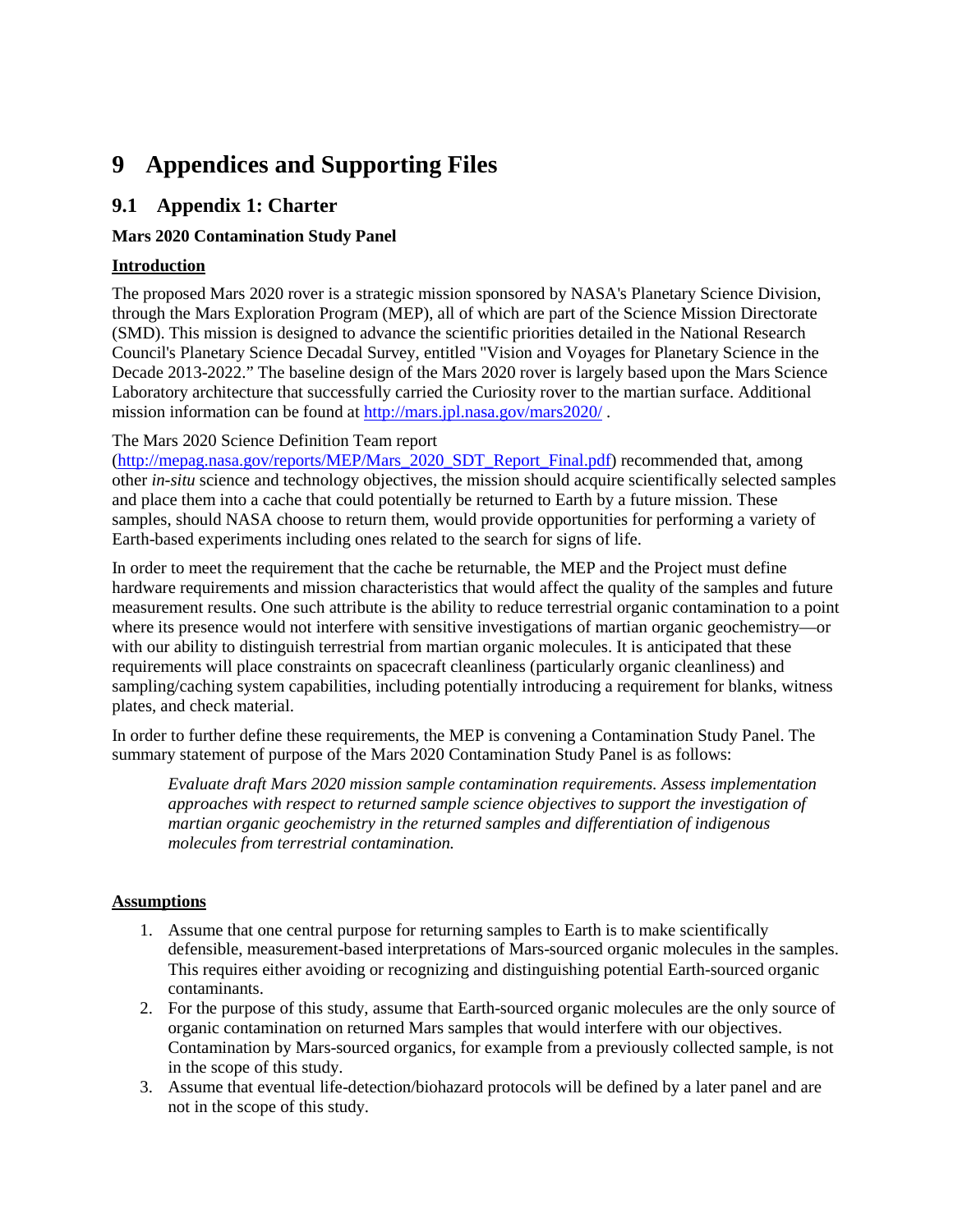4. The type and quantity of organic contaminants that may affect the samples during their time in a Sample Receiving Facility prior to analysis are assumed to be small relative to the contaminants delivered to the samples by the Mars 2020 mission—and, thus, can be ignored for the purpose of this study.

# **Statement of Task**

- 1. Decide which is the most relevant use of terms such as "organic," "reduced carbon," and "hydrocarbon" when considering organic contamination and consider how these terms may relate to fragments of or whole terrestrial microbes. Define and systematize their use. The panel's determination regarding usage may supersede the usage of the terms in this charter.
- 2. Mars 2020 will not be perfectly clean, and it will unavoidably deliver some Earth-sourced organic contaminants to the samples it collects and stores. Propose one or both of two kinds of limits for Earth-sourced organic contamination on the potential returned martian samples at the point in time when they are first analyzed for organic molecules: either a) total organic contamination or b) total unrecognized organic contamination (i.e., contamination above measured blank levels).
	- a. Based on current knowledge and capabilities, construct a list of measurements anticipated to be made on the returned samples in support of scientific objectives related to martian organic geochemistry, including the presence of past or present life. Generate a list of representative instruments capable of these measurements and their performance characteristics, including detection limits.
	- b. Determine the types and quantities of Earth-sourced organic contaminants of greatest concern, if they were on the samples, with regard to their possible adverse impact on the scientific objectives of potential future returned sample science. At minimum, specify a total organic carbon constraint.
	- c. Assess possible implementation approaches for recognizing and distinguishing Marssourced organic molecules in the samples from Earth-sourced organic molecular contamination. Approaches should include, but not be limited to:
		- i. Establishing a system of positive and/or negative control standards, in order to document the state of contamination at specific times/places. Consider separately control standards that would need to go to Mars on the Mars 2020 sampling rover vs. those that wouldn't.
		- ii. Designing a set of blanks, witness plates, and other kinds of control samples that are taken before the rover is launched from Earth, then preserved for analysis when the Mars samples are potentially returned to Earth in the future.
		- iii. Designing a set of control standards that could be used in association with the organic molecule measurements within the Sample Receiving Facility.
- 3. Evaluate draft Mars 2020 mission sample organic contamination requirements and draft verification methodologies (to be provided by the Mars 2020 project).
	- a. Propose modifications to the draft Mars 2020 requirements and verification methodologies as needed.

# **Methods**

The panel will have approximately 10 members, plus involvement of Program/Project/discipline support personnel. It is anticipated that the panel members would have expertise and knowledge spanning astrobiology, organic chemistry/geochemistry including theory and state-of-the-art lab practices, and contamination control and measurement.